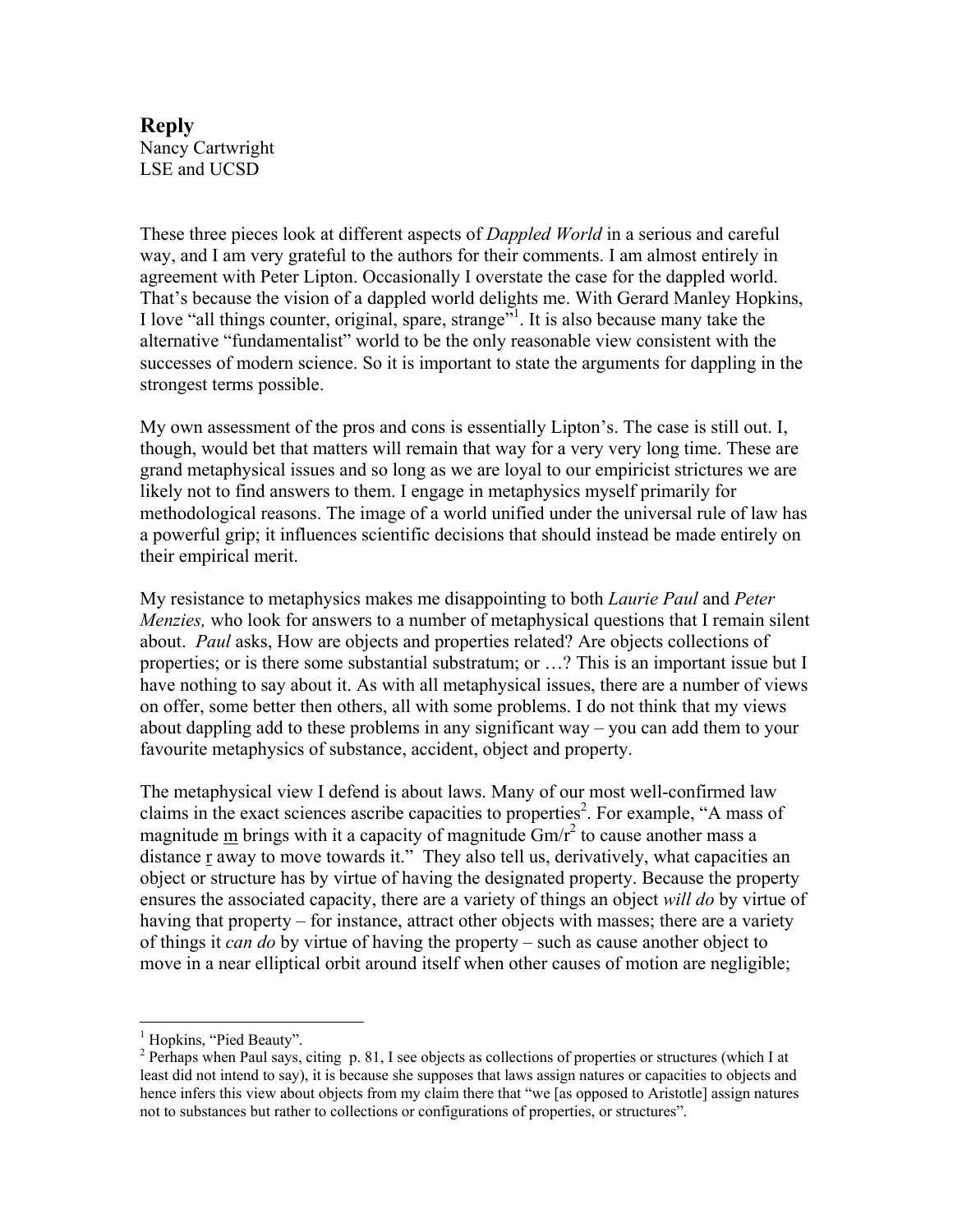and there are also outcomes it *can contribute* to – such as holding a feather in midair, in conjunction with a vigorous updraft.

Are capacities additional properties that the object has whenever it has the designated property? This is again a question whose answer is not central to my main theses. I do have views about it, but these should be separable from the main theses about the extent of law in nature.

I personally find it impossible to understand the distinction between occurrent properties and dispositions or causal powers.<sup>3</sup> So I am inclined to say that there just are properties. Sometimes we refer to them using "occurrent property" language; but sometimes by a capacity or power word – often when we wish to highlight either some specific way of finding out that the property obtains or some specific effects an object can produce in virtue of having that property. As Paul notes, I think this proposal fits nicely with Shoemaker's account of properties and powers. If I am right, it is like cases Rudolf Carnap discusses. We express the distinction in the material mode, but it would be more perspicuously cast in the formal mode.

Paul also asks if the having of certain capacities by certain properties is a primitive necessary connection. That depends on how one thinks about laws of nature. When I say "It is *in the nature of*, say, mass to attract other masses", I mean to imply that this is a *law of nature –* though not in the regularity sense of law. Again, I am disappointing from the metaphysicist's point of view. I have nothing to say about what makes a law a law, except to protest that most law claims in exact science will not come out true if we see laws as regularities, or counterfactual regularities or "necessary" regularities among what are conventionally labelled "occurrent" properties.

When I say that the connection is "brute fact" that is not to deny that it holds reliably, nor that it would hold counterfactually<sup>4</sup>. Rather I mean to deny that it holds by definition of the property. Scholastic philosophy hoped to find the "true" definitions of properties from which all other reliable facts about them would follow. This project seems not to work. Now we characterize our properties loosely, and have a great deal to say about how they will behave that does not follow from any definition.

So I have, unfortunately perhaps, nothing of interest to offer about what an object *is,* what a property *is*, what a capacity *is* or what a law *is*. My views that laws associate capacities

 $\overline{a}$ 

<span id="page-1-0"></span> $3<sup>3</sup>$  I also have no metaphysical views about dispositions versus capacities versus powers. I choose the word "capacity" since it is less often used by others; hence it carries fewer presuppositions with it. (I do note in *Dappled World* that one conventional view of dispositions, the view that ties them to a single manifestation, is too narrow for capacities, which are more like Gilbert Ryle's "generic dispositions" or what Menzies calls "multi-track".)

<span id="page-1-1"></span><sup>&</sup>lt;sup>4</sup> A connection between a property and a capacity need not hold absolutely reliably. It may hold only in certain circumstance, or with certain probability, or possibly sometimes, sometimes not. I take it that it is the job of science to spell this out for us. The associations I have studied most intensively in physics all seem to be universal; those in social science are more likely to be relative to certain institutional and political arrangements.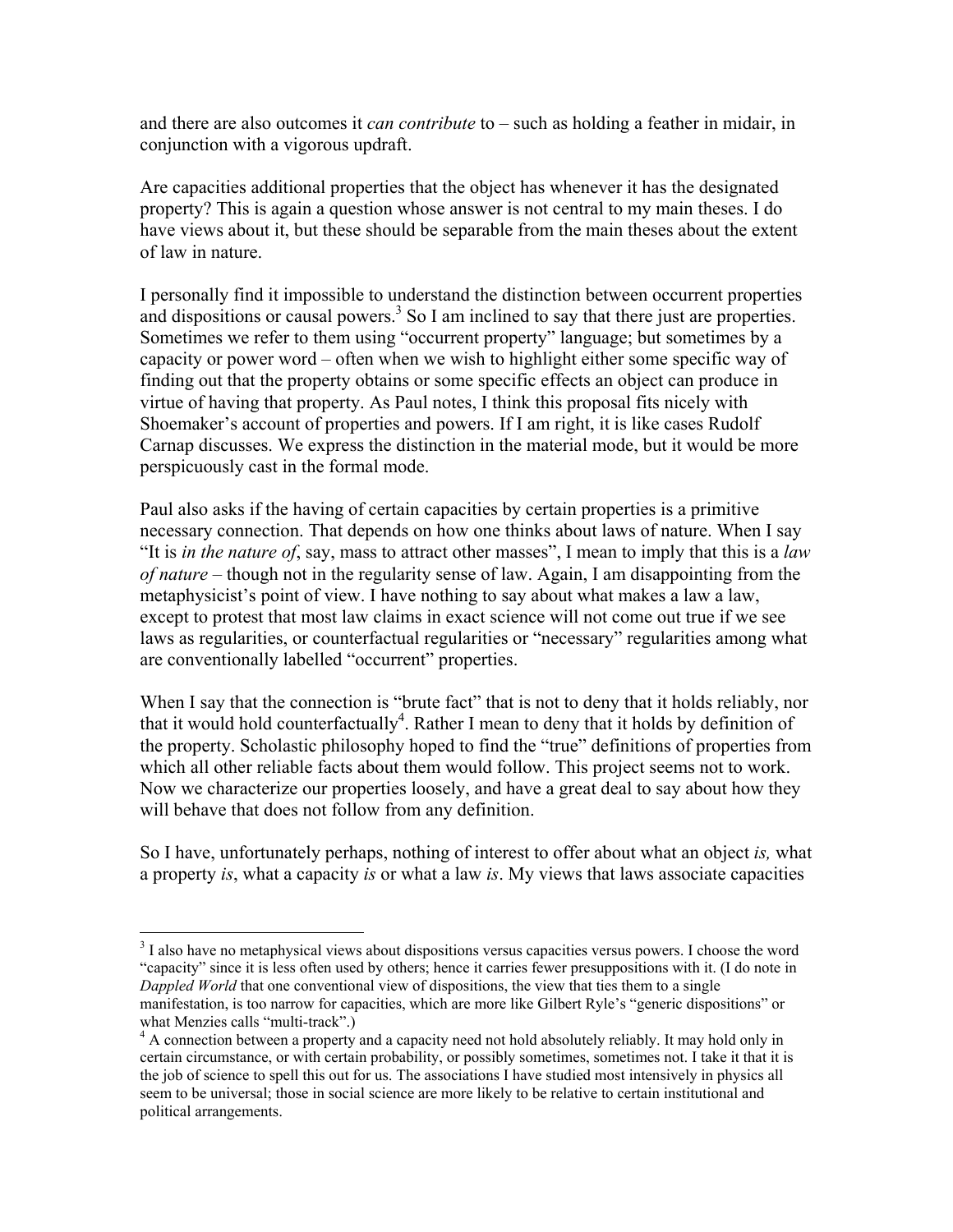to properties should be consistent with a variety of different answers to these metaphysical questions.

There are two issues of concern to Paul that I do have views about: repeatability and realism. Paul asks, "Why aren't capacities expressed all the time, even in unrepeatable circumstances?" There is one immediate answer. Some capacities need triggering; some capacities express themselves only in circumscribed circumstances; some express themselves only probabilistically; perhaps some in a haphazard manner.

Another answer depends on what we mean by "express". For many capacities, we have a word that describes their operation whether or not the canonical result is achieved. For instance, one mass can *attract* another, even if the second does not move. Other such words are *repel, pull, damn, brake, harden (as in steel),*… Very often a capacity will operate under any circumstances, even those not favourable for achieving its canonical effect (or operate always when triggered, or always in certain kinds of circumstances). Masses seem to be like that; they always attract each other. If we see *attraction* as the expression of the capacity of the mass, then the expression of the capacity is repeated across different circumstances. Moreover, it *would be* repeated in circumstances that for some reason or another are never repeated.

We may, on the other hand, think of the expression of the capacity as what ultimately happens, described in the language of occurrent properties. Does the second object move or not, and how? In this case we have a different question about repeatability. For every situation in which a capacity obtains and an outcome o eventuates, is there some description, D, of that situation such that whenever D is satisfied, o results? A "yes" answer is supported by the assumption that there are always metaprinciples that tell when a capacity operates and further metaprinciples (principles of compositions) that fix what happens under any arrangement of capacities and any concrete interferences. A "no" answer gives us what *Peter Lipton* calls "anomalous dappling", which is the view that I propose.

I advocate anomalous dappling. But I agree with everything that *Lipton* says when he asks, "Why believe in anomalous dappling?" The evidence is not compelling either way. That is why I urge us not to allow a metaphysical conviction on this issue, one way or another, to affect our strategies for future research or our assessment of the acceptability of proposed scientific hypotheses and policies. Lipton describes my methodological advice as "Construction and Autonomy". Again, I agree with his characterization and with his claim. One can reasonably advocate construction and autonomy if one is a fundamentalist and even the anti-fundamentalist should expect many of our better theories to stretch further than their current boundaries. That is why I urge that research proposals be judged on their actual detailed promise<sup>5</sup>. I am, however, less sanguine than Lipton about the possibility of bringing reasonable metaphysical arguments to bear. Indeed, I am doubtful about the practical effectiveness of any of our arguments against takeovers by a single discipline or method or theory. Consider just a few of the most well-known: the Theory of Everything in physics, the gene program in biology,

 $\overline{a}$ 

<span id="page-2-0"></span><sup>&</sup>lt;sup>5</sup> Plus of course some cost/benefit analysis.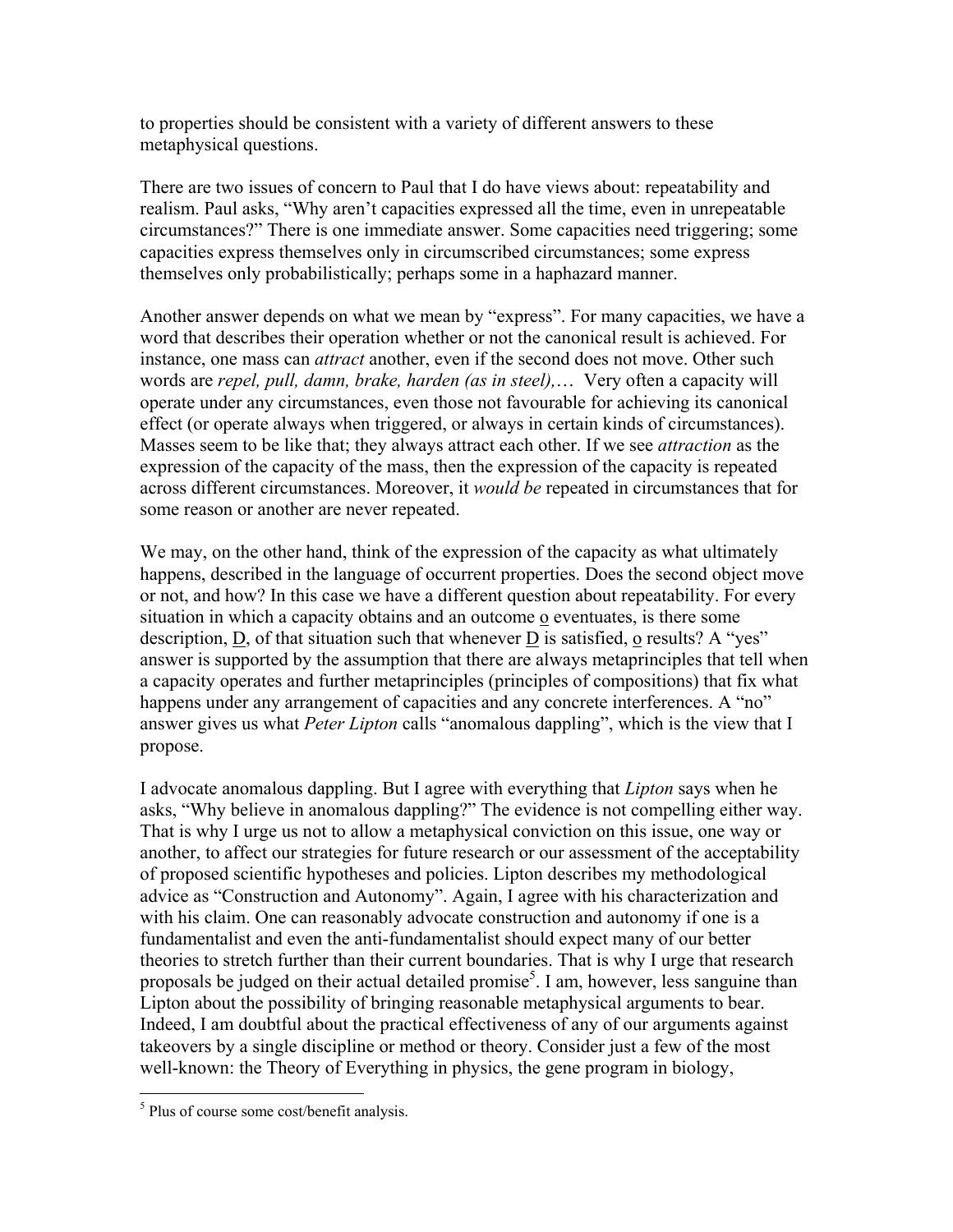evolutionary psychology and game theory. These all, I believe, get disproportionate attention and funding just because of their promise to be universal.<sup>6</sup>

The one thing I can say to Paul and Lipton against repeatability and in favour of anomalous dappling is to remind them of the arguments in *Dappled World* that look at how our successful models work in exact science. Across a very wide range of physics theories, I argue, central terms (like "force" or the tensor of general relativity) are used as *abstract* terms: They always need some one or another from a handful of more concrete descriptions to obtain before they can be properly applied. These are the descriptions supplied by our bridge principles. I call them "interpretive models".

For instance, we can legitimately employ a description of a system as subject to a force  $Gm/r^2$  only if it is a massive object located a distance  $r$  from another mass of magnitude  $m$ ; we can employ  $\epsilon q/r^2$  only to a charged object located a distance r from a charge of magnitude q; and so forth. The same, I claim is true for quantum theory, quantum electrodynamics, quantum field theory, classical electricity and magnetism, statistical mechanics, and probably many other theories in physics. This gives us a clear delimitation of the boundaries of these theories. A theory stretches only so far as its interpretive models fit.

Economics theories face the same kind of constraints, but for different reasons. They use not abstract but rather highly concrete concepts. But they do not have a lot of principles available about how these concrete concepts behave. This makes it difficult to produce rigorous derivations of the kind that economists demand. My investigations suggest that we manage to get deductive proofs in models in economics by adding a lot of further specific assumptions to make up for the lack of general principles. These are often (misleadingly to my mind) called "idealizing assumptions". These assumptions tend to be true of at best very limited economic situations. So, as in physics, the models again do not look on the face of it as if they fit a very wide range of real world situations.

I assume that Lipton, in the spirit of his other claims, would respond that the evidence one way or another about how far these models really fit, independent of our knowledge of it, is not conclusive. Again I would agree. The evidence against fundamentalism in physics or economics or elsewhere is not compelling. Nor is the evidence in its favour. The world may be dappled after all, or it may not be.

Lipton has another worry about repeatability. If, as I urge, we get regular outcomes only when a situation is shielded then we will get few regularities indeed since perfect shielding is rare. Yet again I agree with Lipton. Where shielding is imperfect, we cannot expect perfect regularities. But it seems to be a fact about the world that, where there are principles of composition for the different capacities at work, if the disturbances are small, the principles are approximately satisfied. What this amounts to in a given situation will depend on the concrete details, as will the question of whether a given

1

<span id="page-3-0"></span> $6$  We do here, of course, also have to allow for human competences. It may be reasonable to fund a programme which we know we can carry out well over one with slightly more promise that we can not carry out properly.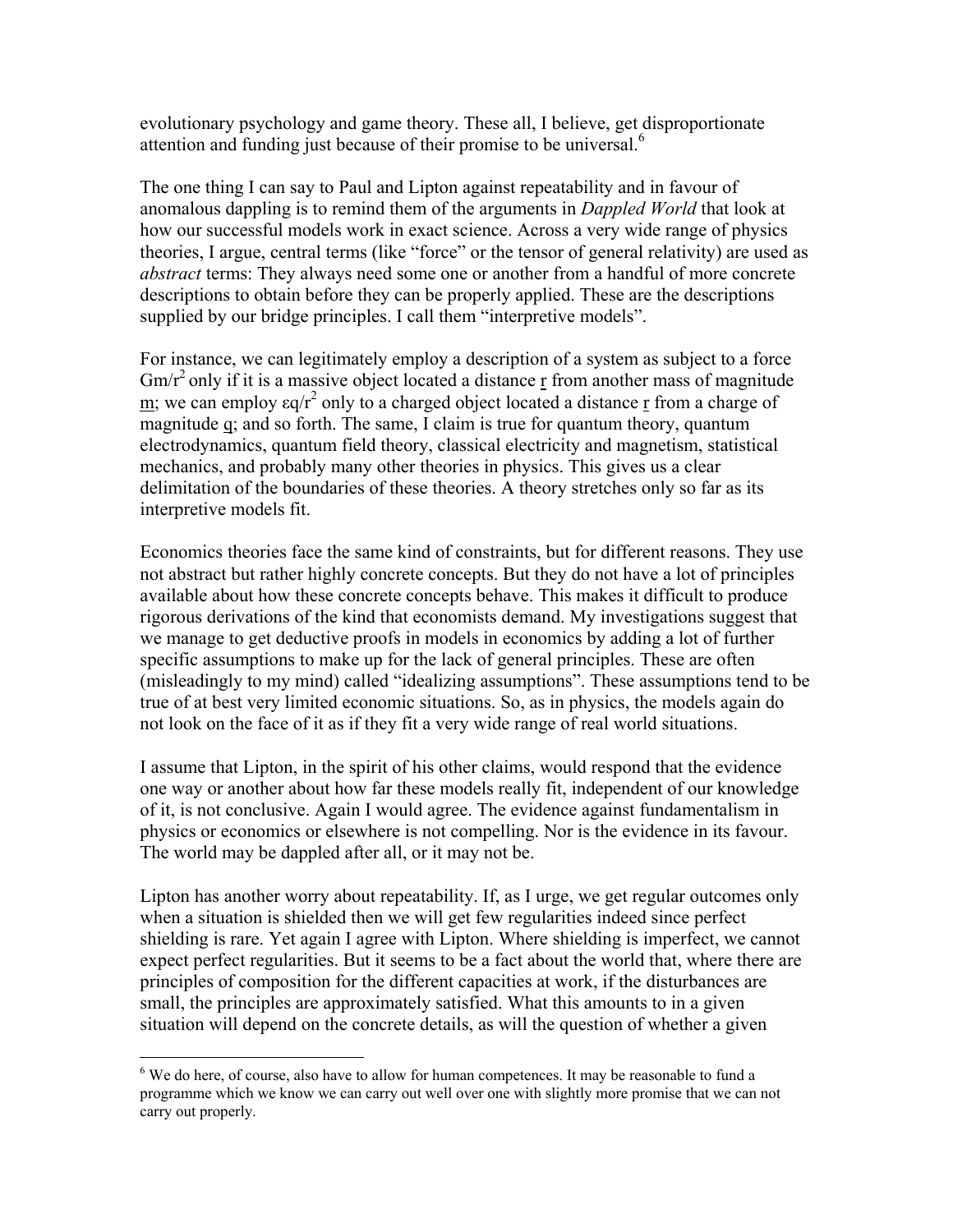factor counts as a small disturbance or not. In some cases the exactly predicted behaviour will result most of the time, but there will be exceptions; in other cases the results will hover around the predicted behaviour; and so forth.

These are matters that are often well understood in specific cases. A small virus can produce a large disturbance to the regular functioning of an organism; whereas a fairly large shove may have little effect on a heavy machine. We may ask what kind of fact it is that we understand when we understand that a given factor constitutes a small or a large disturbance. Do we not need some kind of law to determine this? I do not see why. We successfully shield against disturbances all the time; we make calculations about how much shielding is likely to be enough and we are very often right. Very often these calculations are not based on laws at all, but on knowledge expressed directly in the vocabulary of shielding and disturbance. I do not see why nature must speak a different language from us.

Let us return now to *Paul* and her concern about realism and universality. She is right that my views are consistent with realism because our claims ascribing capacities to properties might well be true. As she says, these connections "exist independently of anything pragmatic". She is also right in her suggestion that repeatability can be secured "in some way that is independent of human interest". That is true for both senses of "repeatability". If it is repetition of the outcome that is at stake, that can happen whenever there is appropriate shielding; and nature can – and does – build her own shields without our help. If it is repeatability of the expression of a capacity that we want, then, as we have seen above, that may be fairly widespread. So the commitment to anomalous dappling and the reasons for it need not carry one far "towards the antirealist camp".

*Peter Menzies* is particularly concerned with the metaphysics of capacities. What makes a capacity claim true? My simple answer, Tarski-style: "x has the capacity to r (in response to stimulus C)" is true iff x does have the capacity to r… This will seem satisfactory only if we suppose that *capacity* is an unproblematic enough notion to figure on the righthand-side. That is what I argue, both in *The Dappled World* and in *Nature's Capacities and their Measurement.* There are no special kinds of problems that beset causal concepts, including those having to do with capacities, that do not equally beset whatever may be your favourite choice for "okay" concepts – measurable properties, "occurrent" properties, "intrinsic" properties, pure quantities,… Causal and capacity concepts have no special semantic, epistemic or ontological problems.

Menzies himself admits that we do not need a reductive account of capacities. The three characteristics he attributes to them as part of an informative account are indeed ones I advocate. In *Nature's Capacities* I say a lot more. This includes discussions of how we measure capacities, including both probabilistic and experimental methods; how capacities relate to John Stuart Mill's tendencies; how they are represented and studied in "idealized" models; and how capacity claims relate both to what are more usually thought of as laws, both causal and associational, and to singular causal claims. Menzies asks, "How do we know that capacity claims are not multiply ambiguous, referring to different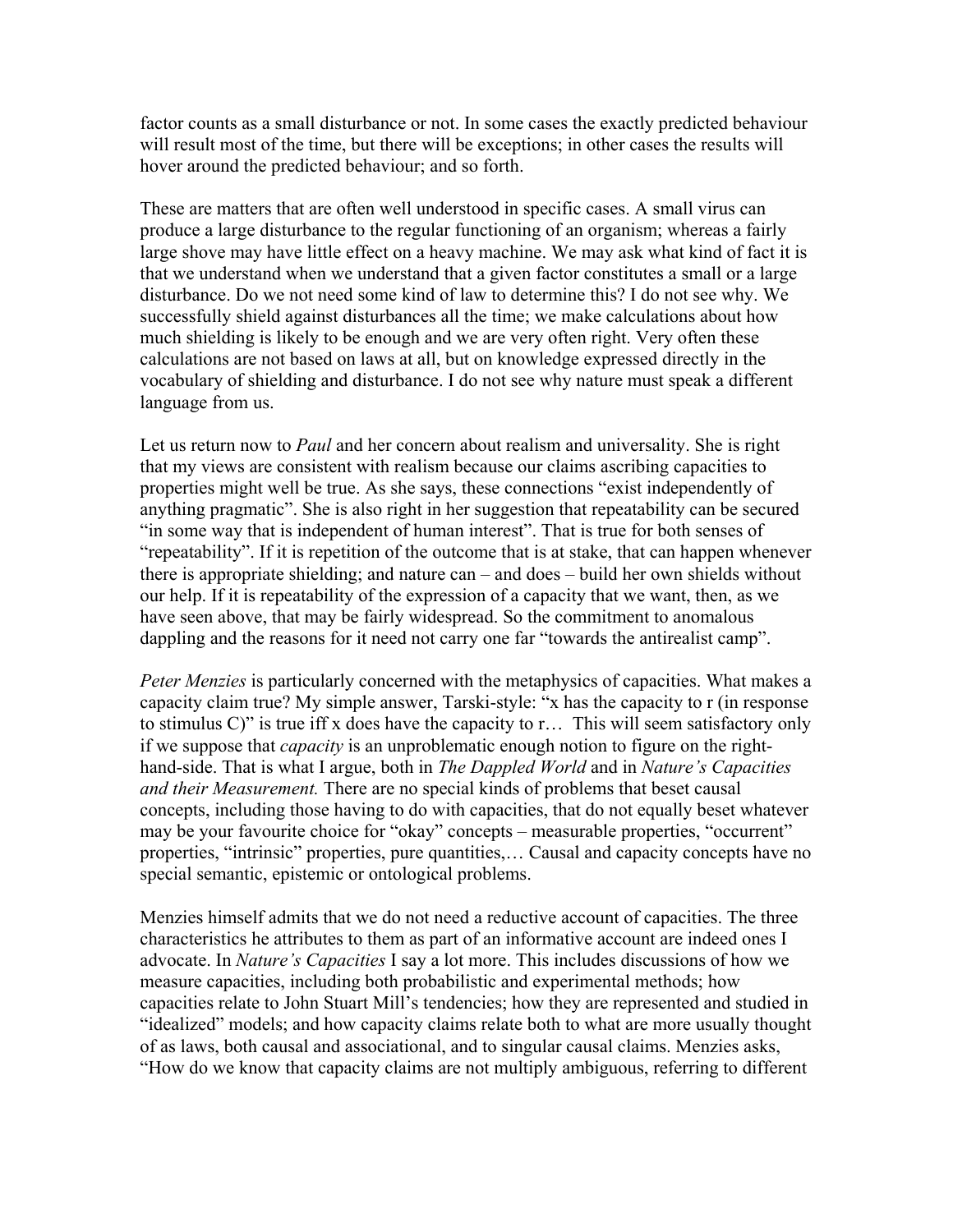kinds of things?" We know that, I take it, by empirical research. This is the way we have found the world to be.

Menzies own proposal is that "the truth condition for a capacity claim are explained in terms of a counterfactual about a stimulus response pair," where "a multi-track capacity would be spelled out in terms of a battery of such counterfactuals". Then the truthmaker for the capacity claim is the intrinsic property that "grounds" the counterfactuals.

I do not think this proposal will work. That is not because of the problems Menzies raises about the need for laws to flesh it out. I agree that there is not only the grounding property but a law as well. But the law connects the property with a capacity, not with a display of the capacity that can be described in the language of occurrent properties<sup>[7](#page-5-0)</sup>.

One problem in limiting ourselves to laws that associate the grounding property with a display of the capacity is a complicated one about knowing what we are testing in a controlled experiment. This problem is discussed in the chapter about Aristotelian natures in the *Dappled World*. Here I shall rehearse two more central worries. Both have to do with the open, or multi-track, nature of capacities.

Counterfactuals are too weak to handle openness. My breakfast cereal box tells me, "Shredded Wheat can improve the health of your heart." Or, when my daughter and I use a magnet to try to retrieve our earring from between the floorboards, we do so because the magnet *may* or *might well* lift the earring. Not only do we need funny modalities; we also have trouble specifying the exact responses. We say that the magnet might well *lift* the earring, but there may be no fact of the matter about the exact motion. Of course there will be if all causes of motion and all interferences can be represented as forces and forces always add vectorially $\delta$ . But much of my argumentation should cast doubt on this. I think it goes far beyond our evidence. The overall conclusion I draw from both these considerations is that there is no way to refer to all of the varied responses and all of the various modal truths about them at once, except by describing the capacity on account of which they are true.

My second objection is that, when we can, we should render law claims in science in a way that resembles what we actually tend to assert. I say, masses *attract* other masses or that skill loss during unemployment *tends* to perpetuate high unemployment rates. There are three standard ways to render these claims without using capacity language.

One is as *ceteris paribus* laws: If nothing interferes, then … This has two drawbacks. First it includes the term "interference", which for many is as abhorrent as "capacity". We might hope to replace this by an "occurrent" property description. I am not sure that

<span id="page-5-0"></span><sup>&</sup>lt;u>.</u>  $<sup>7</sup>$  If we think of an occurrent-property concept and a capacity concept as referring to one and the same</sup> thing, then we will read the law as telling us about the association of one capacity with another set of features that we have already associated together under the occurrent-property concept. 8

<span id="page-5-1"></span> $8$  Lipton says that I deny that there is a rule of composition for forces. On the contrary, I think we have good inductive evidence for vector addition. What I deny – or wish to remain agnostic about – is that there is a rule of composition for *causes* of motion, since these may not all be appropriately represented as forces, as well as for interferences that might undermine the principle  $f = ma$ .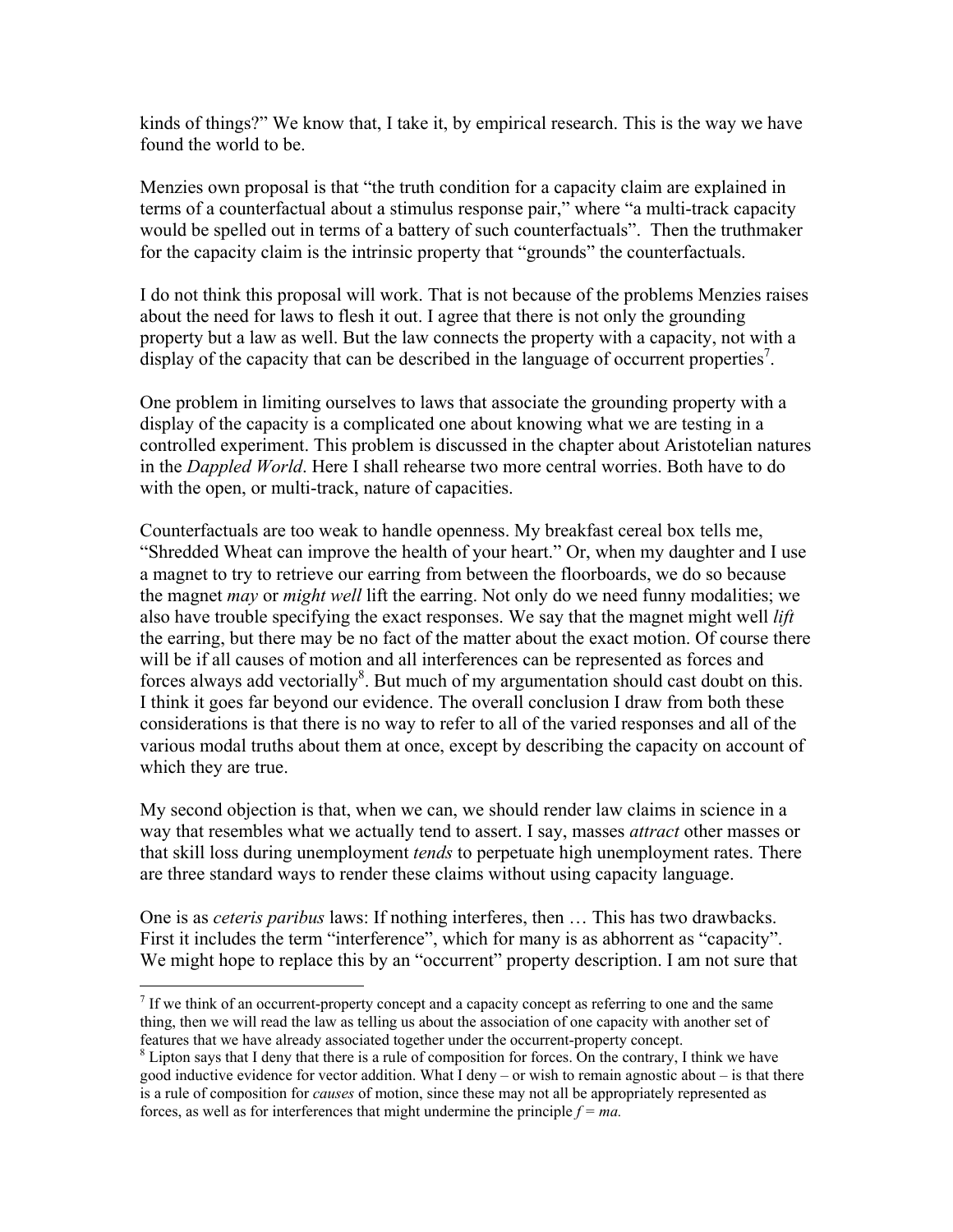we can. In mechanics we have our best chance: "If no other force occurs, then …" This supposes that all causes of motion can be represented as forces. I have already explained why, because of the way "force' is used in those very successes that argue most powerfully for the truth of mechanics, we should be suspicious of this claim. The second reason is less controversial. This rendering does not say anything about all those cases where interferences do occur and where we want to use these laws to help calculate the result.

The second way is to assert that the characteristic response really is there after all. There are two versions of this strategy. One uses words like "attract" to describe the characteristic response. Here we employ a word referring to the successful operation or, in Paul's words, "exercise" of a capacity instead of referring to the capacity itself. Surely this will not satisfy those who are unhappy with capacities to begin with.

The other version assumes that the response, described in purely "occurrent" property language, obtains even if it does not look that way. People have mixed intuitions about motions. Is the stationary object suspended between the magnet and the earth both moving up and moving down? Whatever we say in this case, the analogue is implausible in other cases. For instance, we know how to calculate the characteristics of a current in circuits from the capacities of the components to affect those characteristics, but the rules look nothing like addition. In fact, I know of only one case where this strategy is entirely plausible – in structural models in econometrics. There each capacity is represented in a separate equation; when different capacities act together, all the equations must be satisfied at once, so that the behaviour described in each and every equation will be obtain.

The third way takes the laws as we use them and our metaprinciples of composition to be shorthand referring to an unending variety of complicated laws where all possible combinations of factors occur in the antecedent. My objections to this are the ones I have already made to Menzies's proposal involving a vast array of counterfactuals: I think neither the laws nor the counterfactuals exhaust the truths that capacities can produce. The point is that there is nothing wrong with capacities. We use capacity language in a coherent way all the time. We do not need to lose the power of capacity to language to convey truths about our world that reference to laws and counterfactuals cannot convey.

Menzies urges not only that capacities supervene on counterfacts; he also says that I am wrong to deny that "all reality supervenes on the distribution of microphysical properties and relations." My reasons for not adopting supervenience have nothing to do with a narrow focus on token-token identity, as Menzies suggests. I think, rather, if this incredibly strong thesis is to be countenanced, convincing arguments should be on offer; and I do not know any. Most of the effort in the literature is devoted to trying to formulate it correctly, not to defending it.

The structure of thought seems much like that of Humeans vis-à-vis causality. We begin with the assumption that some properties – microphysical properties of microphysical systems – are okay. Then we challenge: How can we make sense of the rest? But there is